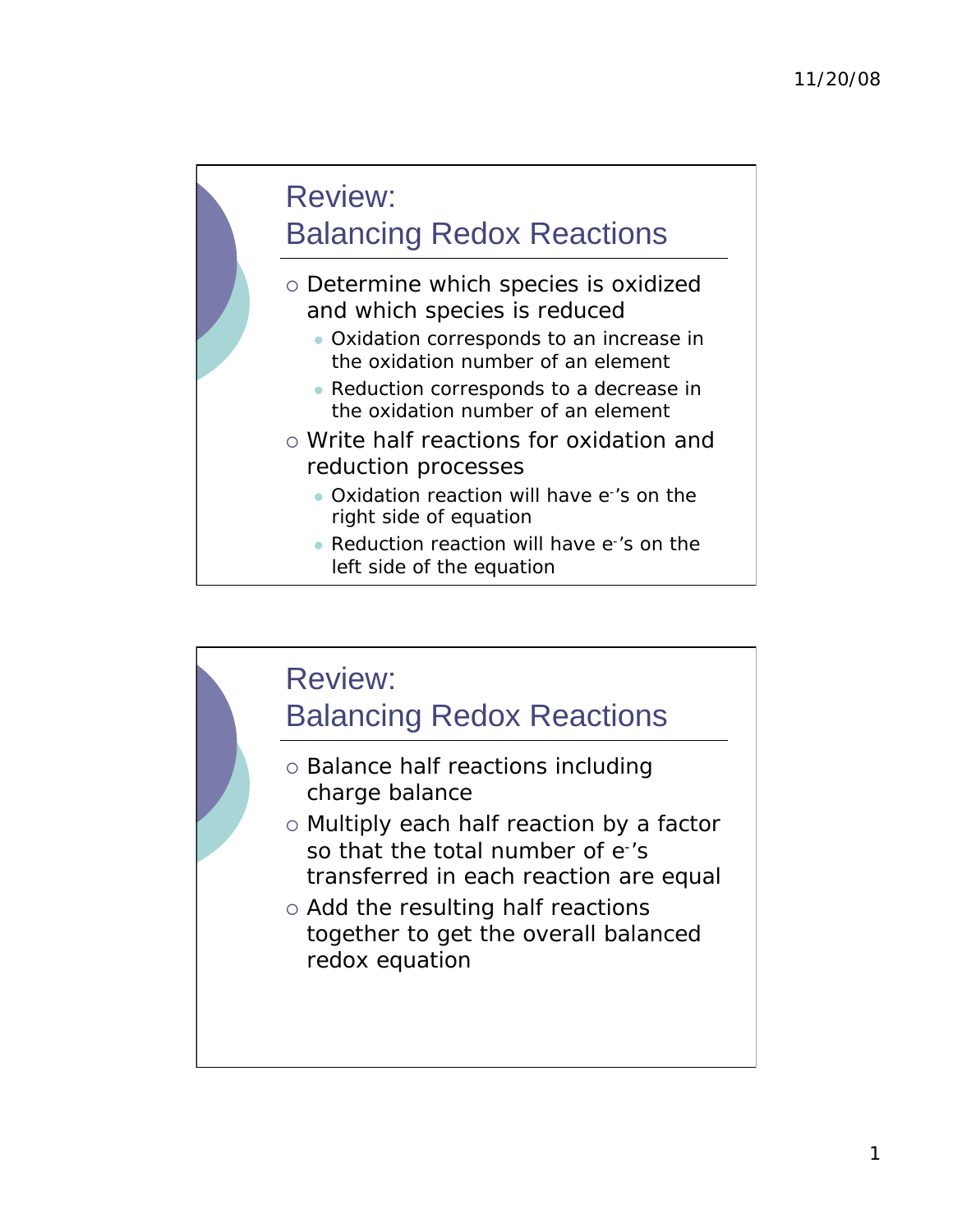

 $+1$   $+4$  -2  $+1$  -2 0  $+6$  -2  $+1$  -2

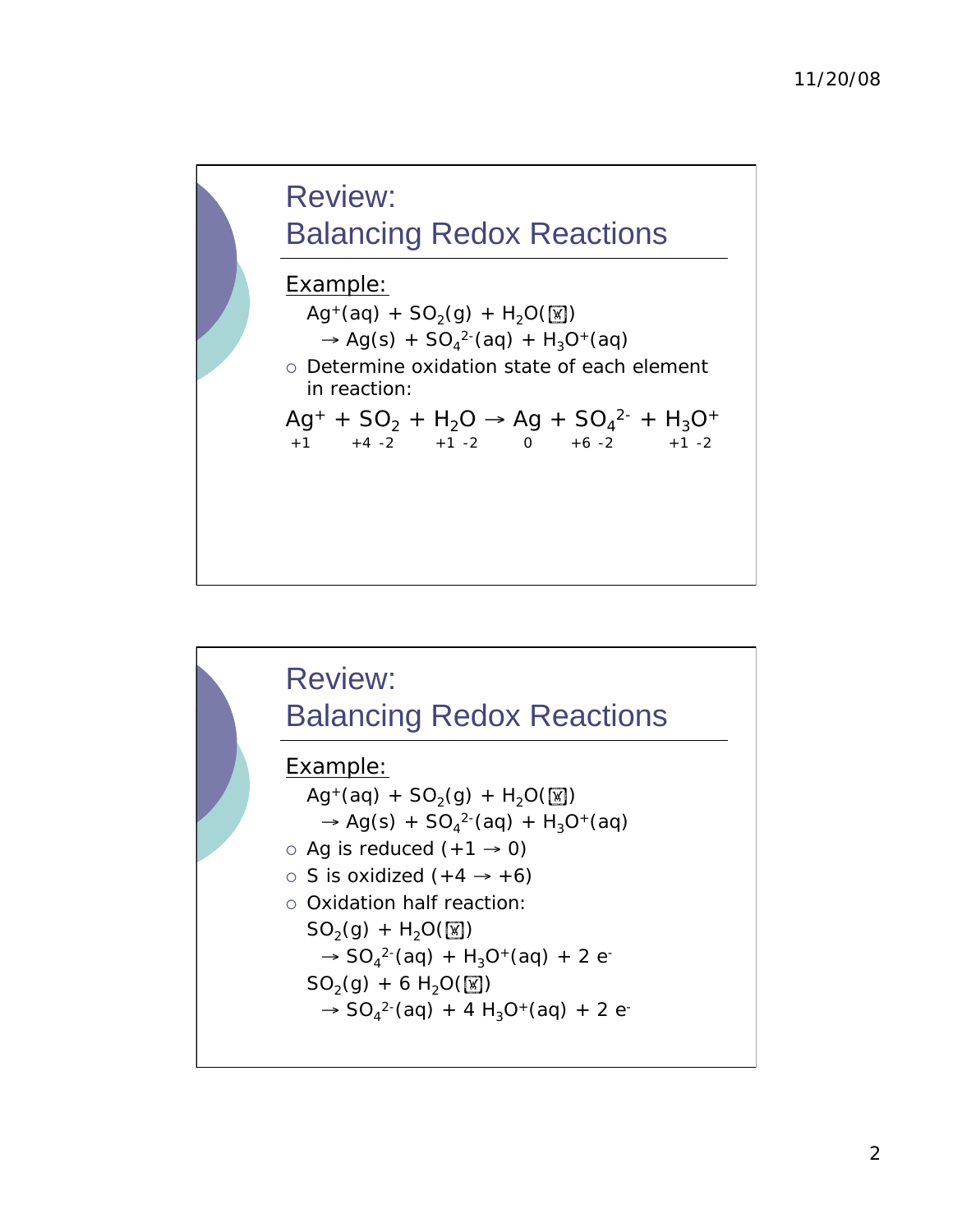## Review: Balancing Redox Reactions

#### Example:

- $Ag^{+}(aq) + SO_{2}(q) + H_{2}O(\sqrt{N})$  $\rightarrow$  Ag(s) + SO<sub>4</sub><sup>2-</sup>(aq) + H<sub>3</sub>O<sup>+</sup>(aq)
- o Reduction half reaction:  $Ag^+(aq) + e^- \rightarrow Ag(s)$
- Multiply reduction reaction by 2 to balance e-'s transferred
	- 2 Ag<sup>+</sup>(ag) + 2 e<sup>-</sup>  $\rightarrow$  2 Ag(s)

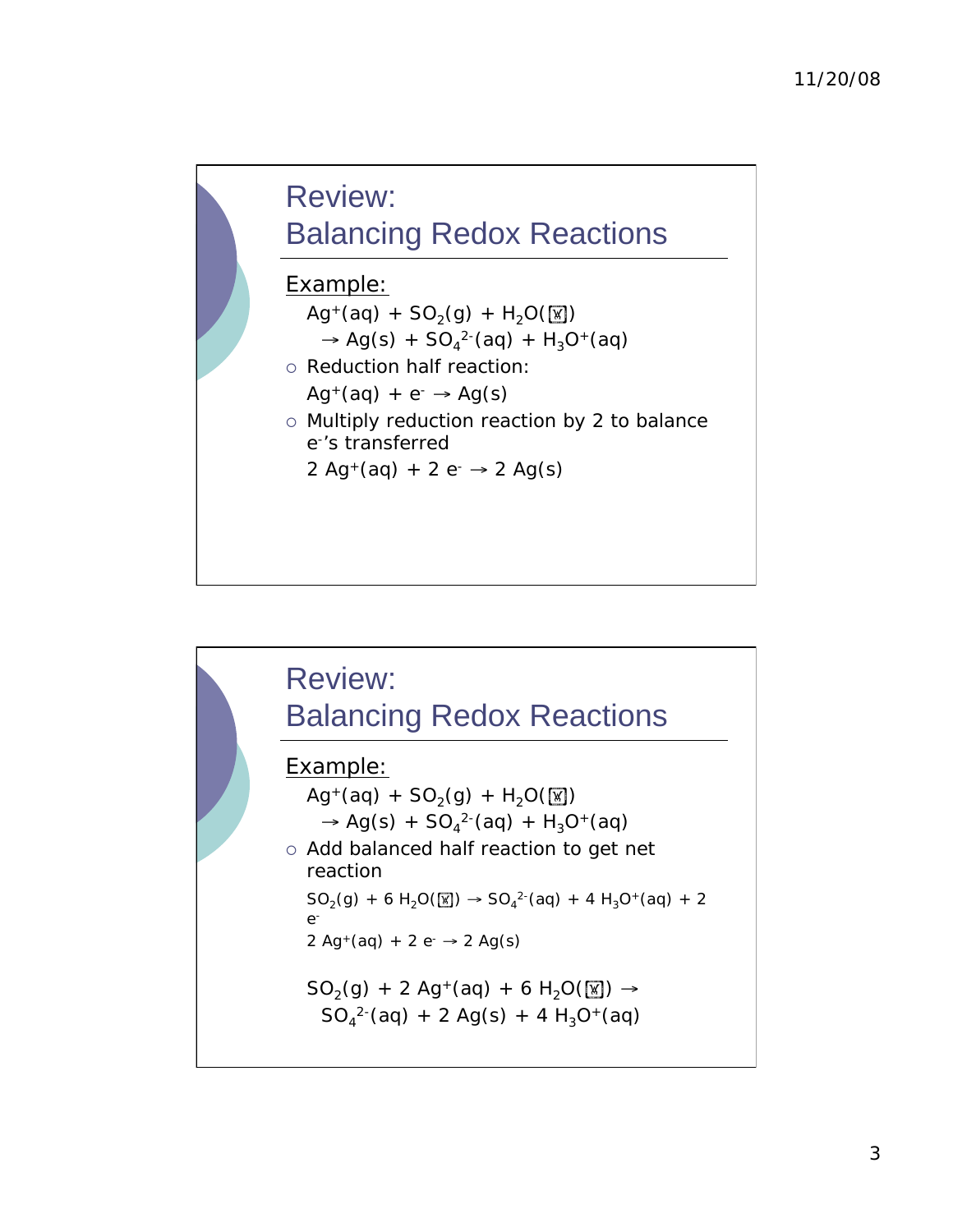## Electrochemical Cells

 When two half reactions are connected, we get an electrochemical cell that can generate a voltage potential and electrical current

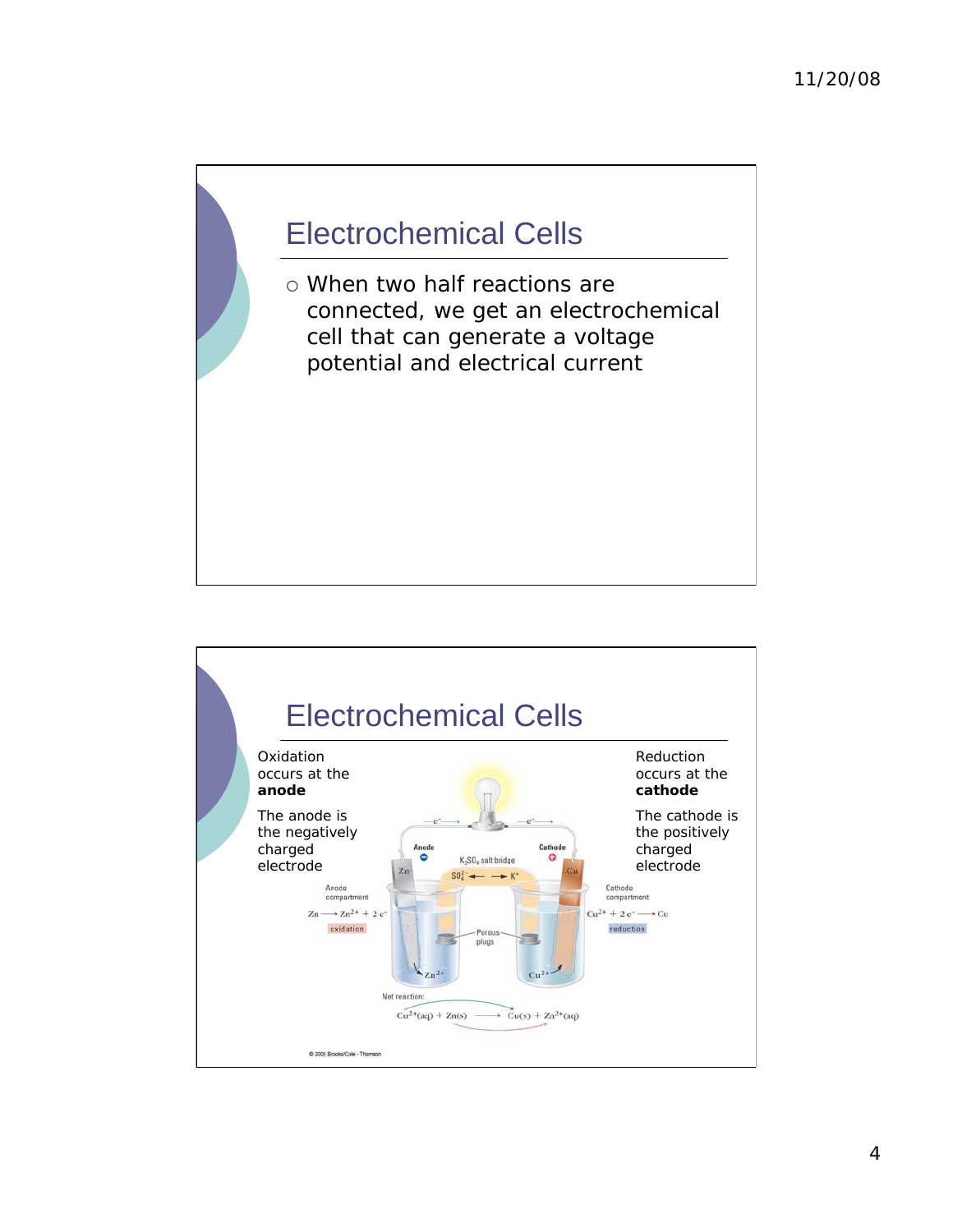

- o Each half reaction has an electrical potential, E
- Electrical potential is a measure of how easily a species is reduced
	- e-'s added to the species to reduce its oxidation state
- o The emf (electromotive force) of a cell is a measure of how much work that cell can do

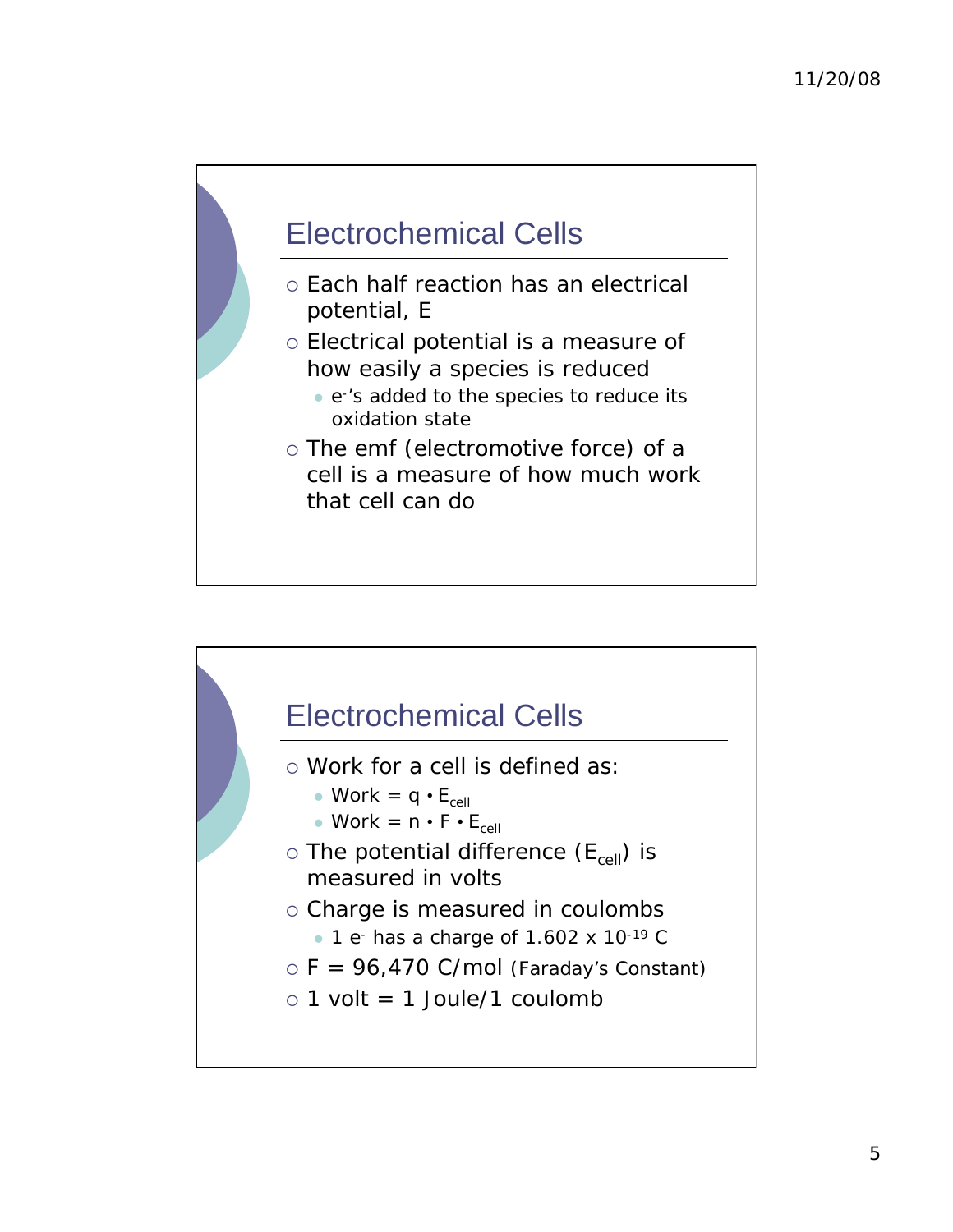

o The emf of a cell is determined by taking the difference between the potentials of the cathode and the anode:

$$
E_{cell} = E_{cathode} - E_{anode} = E_{+} - E_{-}
$$

- $\circ$  If  $\mathsf{E}_{\mathsf{cell}}$  is positive the electrochemical reaction will proceed as written
- $\circ$  If  $\mathsf{E}_{\mathsf{cell}}$  is negative, the reverse reaction will occur

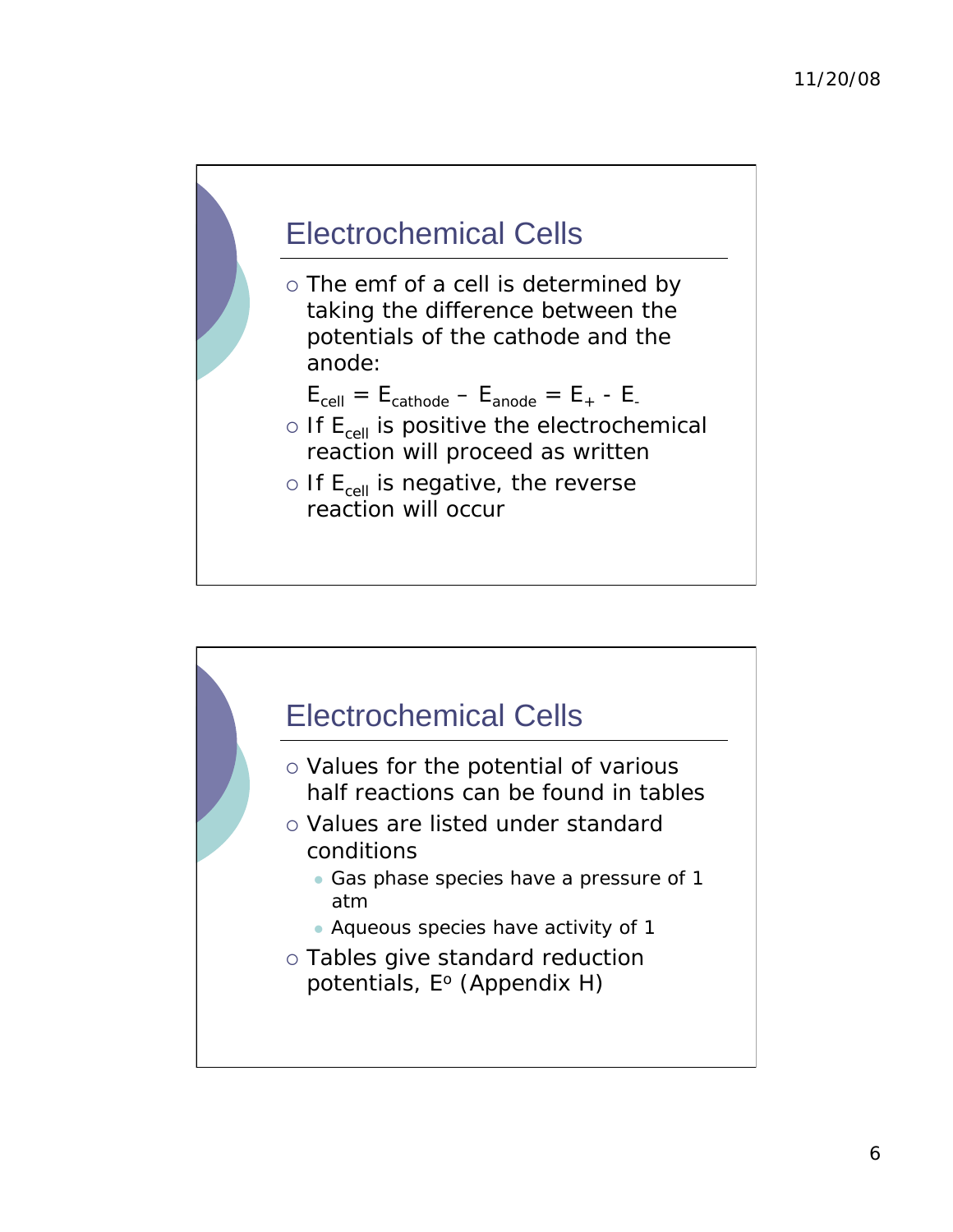# Electrochemical Cells

#### Examples:  $Co^{3+}(aq) + e^- \rightarrow Co^{2+}(aq)$   $E^0 = 1.82$  V Au<sup>3+</sup>(aq) + 3 e<sup>-</sup>  $\rightarrow$  Au(s) E<sup>o</sup> = 1.50 V  $Hg_2^{2+}(aq) + 2 e^- \rightarrow 2 Hg(\sqrt{M})$  E<sup>o</sup> = .789 V  $I_2(s) + 2 e^- \rightarrow 2 I^-(aq)$  E<sup>o</sup> = .535 V 2 H<sub>3</sub>O<sup>+</sup>(aq) + 2 e<sup>-</sup>  $\rightarrow$  H<sub>2</sub>(g) + 2 H<sub>2</sub>O  $E^{\circ} = 0.000 V$  $PbSO_4(s) + 2 e^- \rightarrow Pb(s) + SO_4^{2-}(aq)$  $E^o = -.356$  V  $Cd^{2+}(aq) + 2 e^- \rightarrow Cd(s)$   $E^0 = -.403$  V  $Li^+(aq) + e^- \rightarrow Li(s)$   $E^0 = -3.045$  V

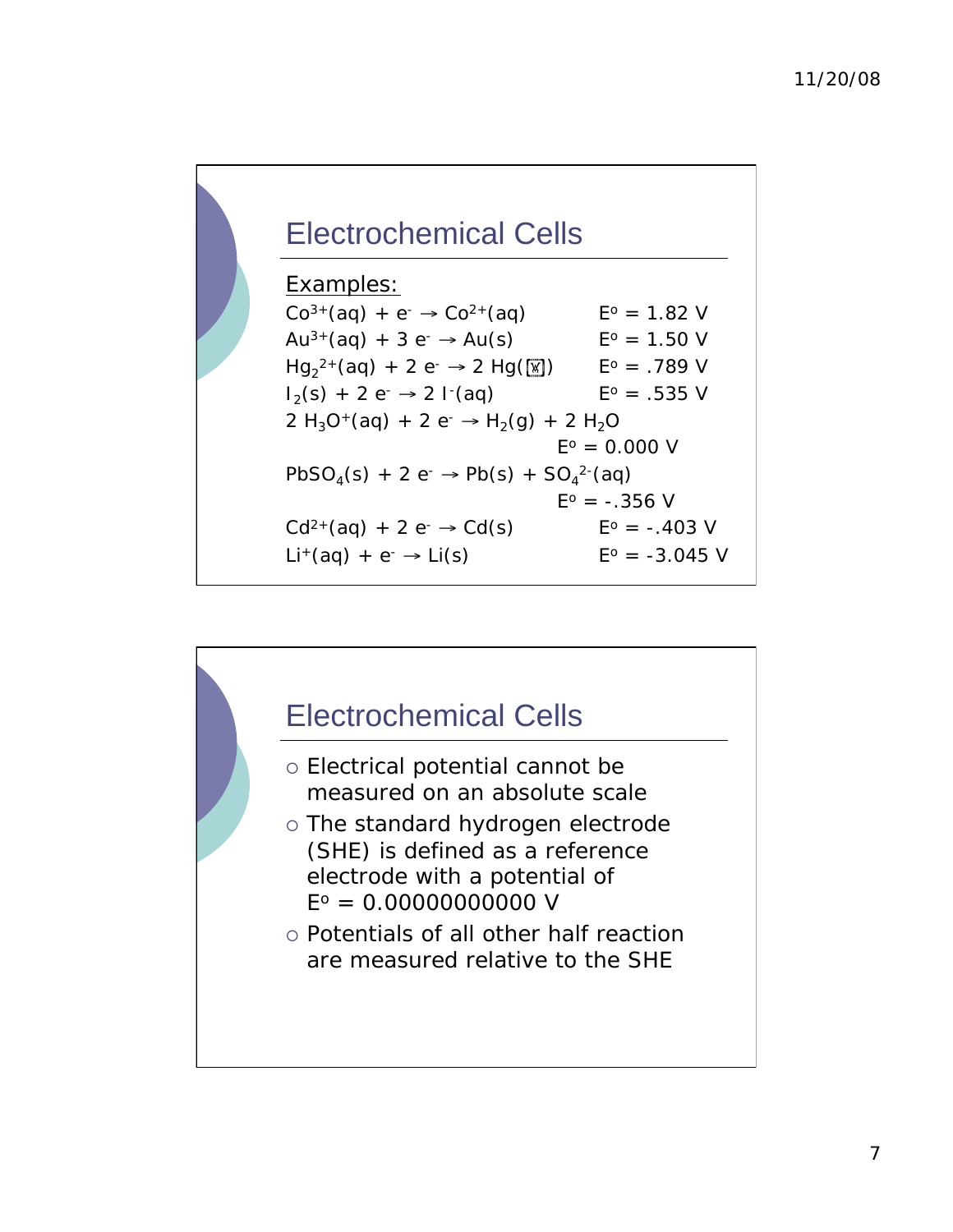

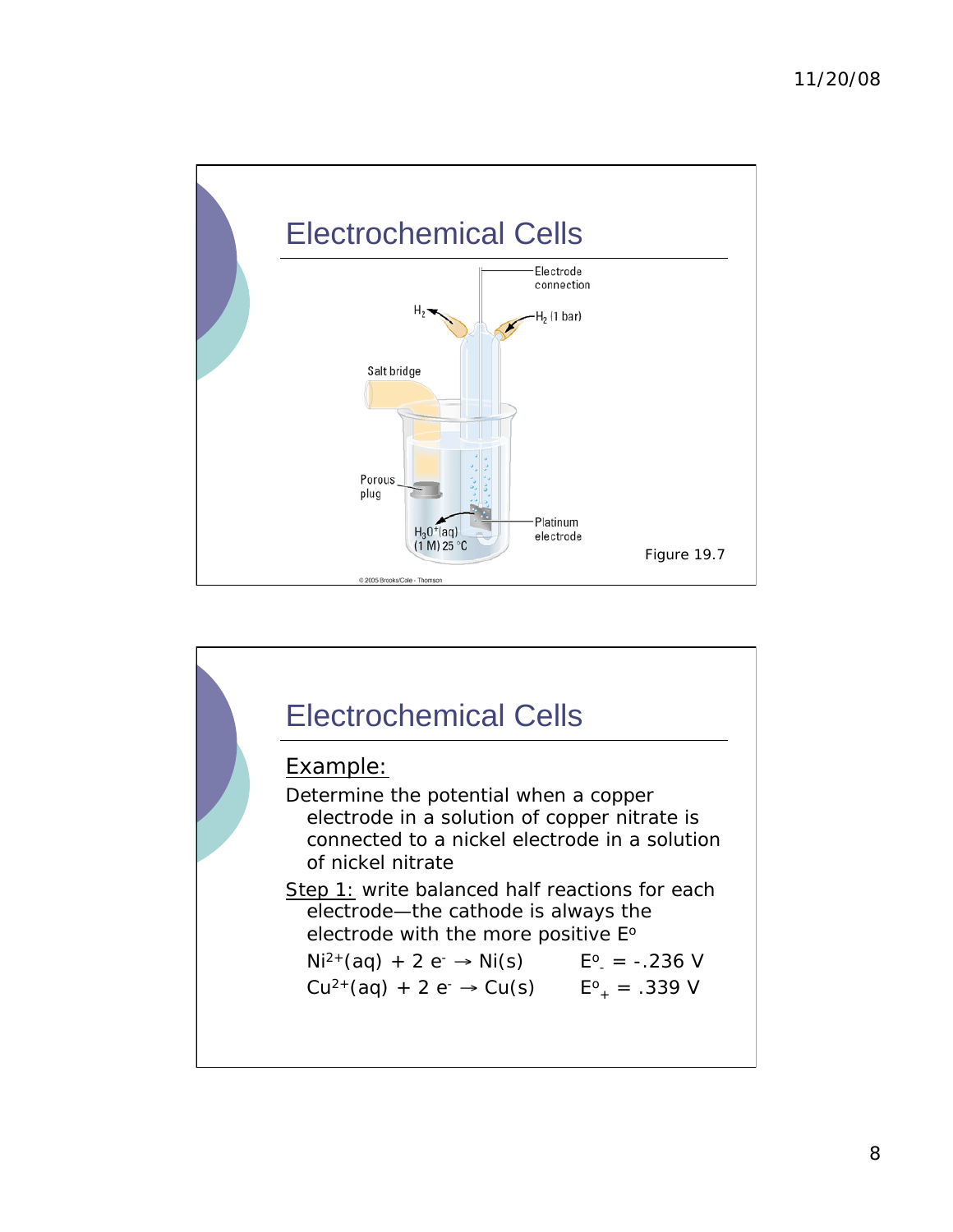# Electrochemical Cells

#### Example:

Step 2: if necessary, multiply half reaction by factor to balance e-'s transferred  $Cu^{2+}(aq) + 2 e^- \rightarrow Cu(s)$  $E^{\circ}$  = .339 V  $Ni^{2+}(aq) + 2 e^- \rightarrow Ni(s)$  $E^{\circ}$  = -.236 V Step 3: add half reactions to get net reaction, and add potentials to get net cell potential  $Cu^{2+}(aq) + Ni(s) \rightarrow Cu(s) + Ni^{2+}(aq)$  $E^{\circ} = .575$  V Because  $E<sup>o</sup>$  for the cell is positive, the reaction proceeds as written

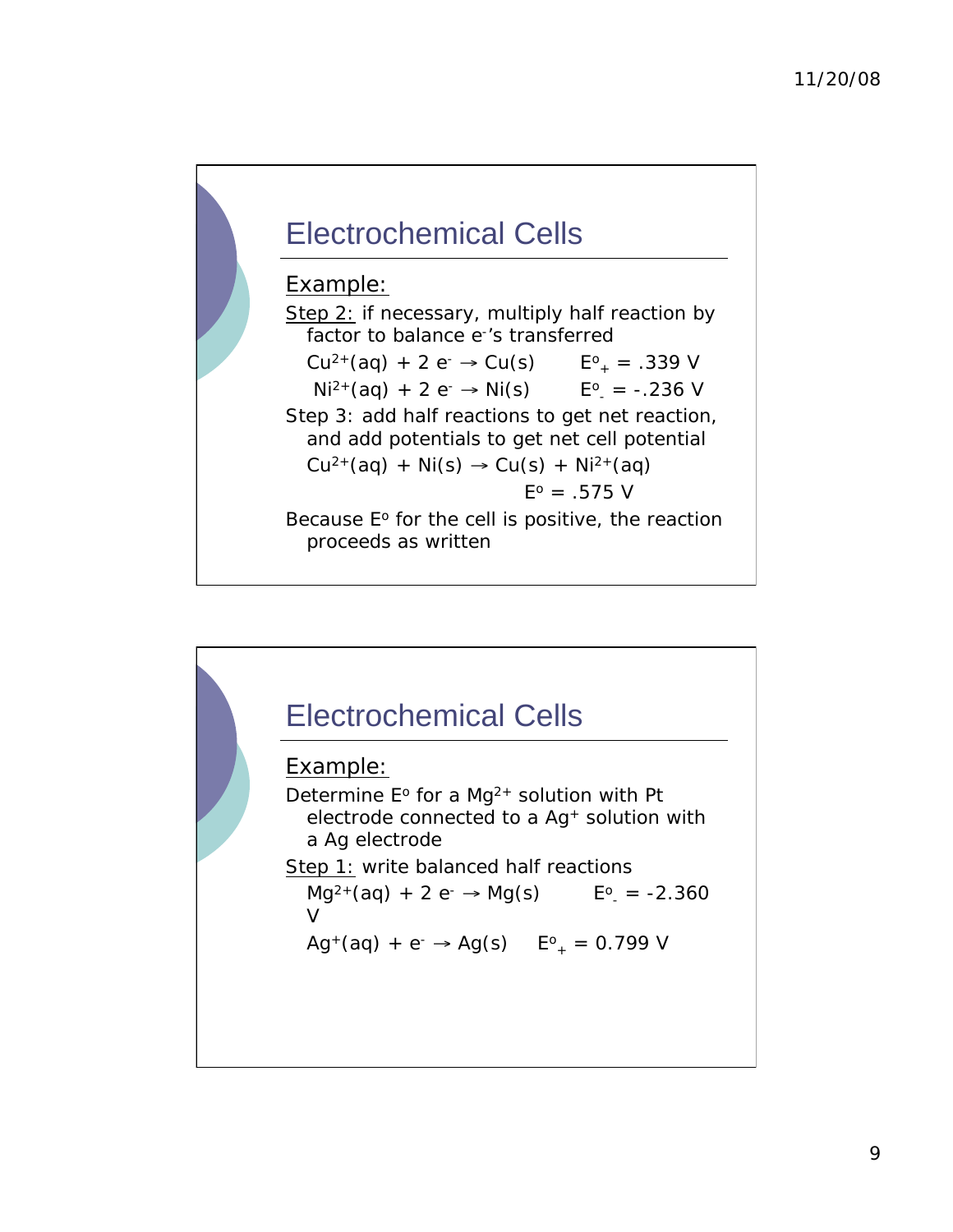

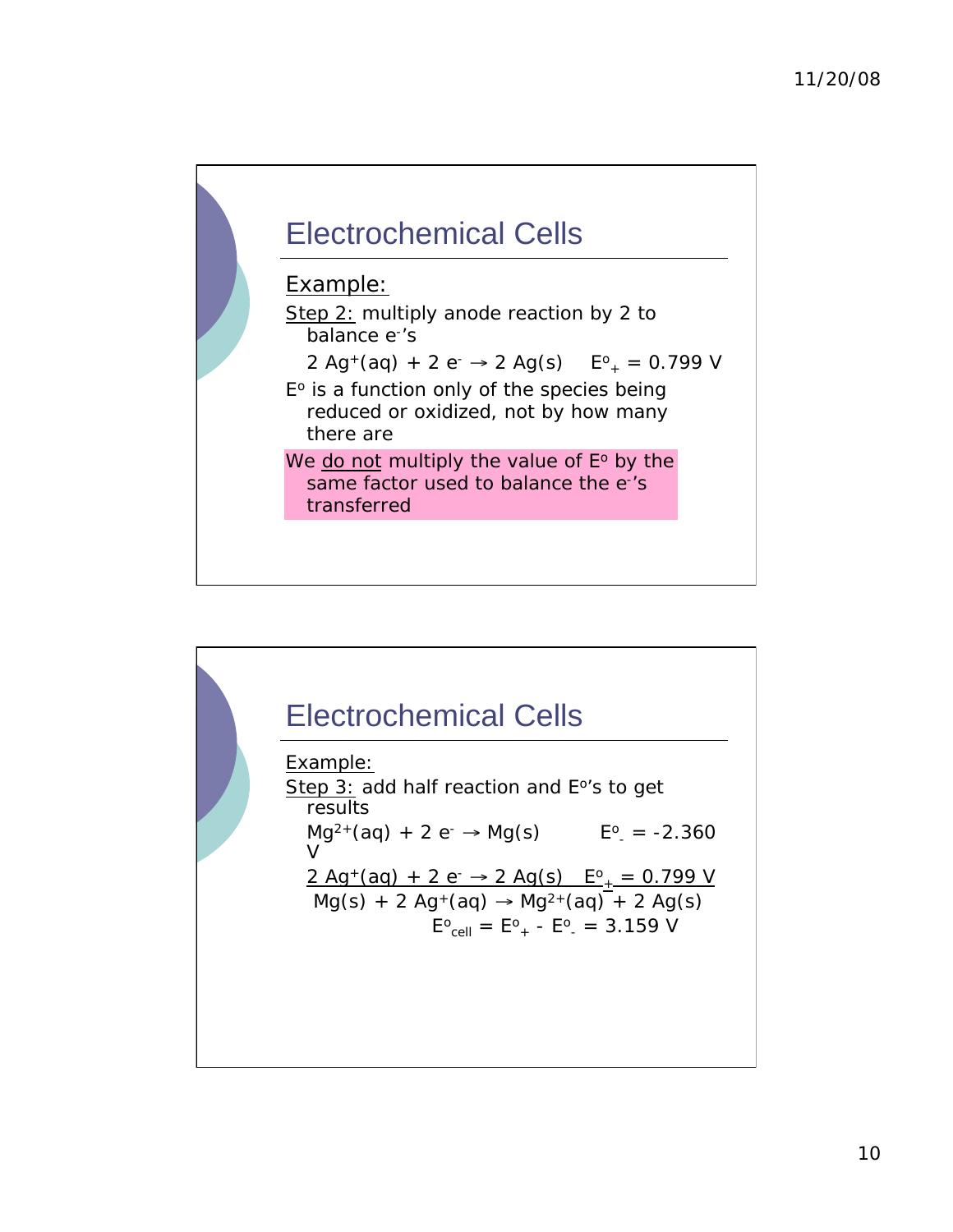

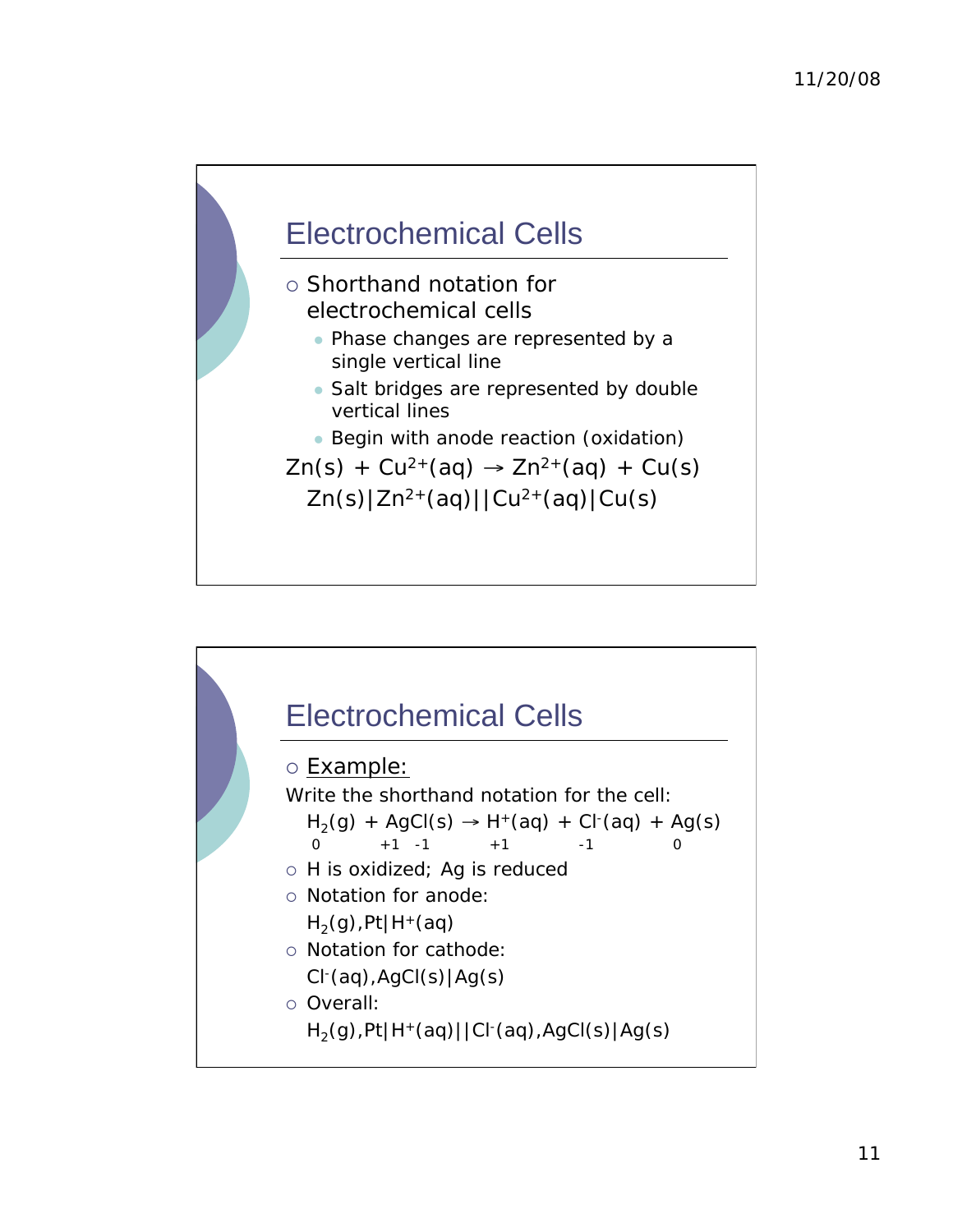## $E^{\circ}$  and  $\Delta G^{\circ}$

o The electrochemical potential, E°, and Gibb's free energy,  $\Delta G^o$ , are related:

 $\Delta G^{\circ}$  = -nFE<sup>o</sup>

- $n = #$  electrons transferred
- F = Faraday's Constant
	- $= 96,470$  C/mol

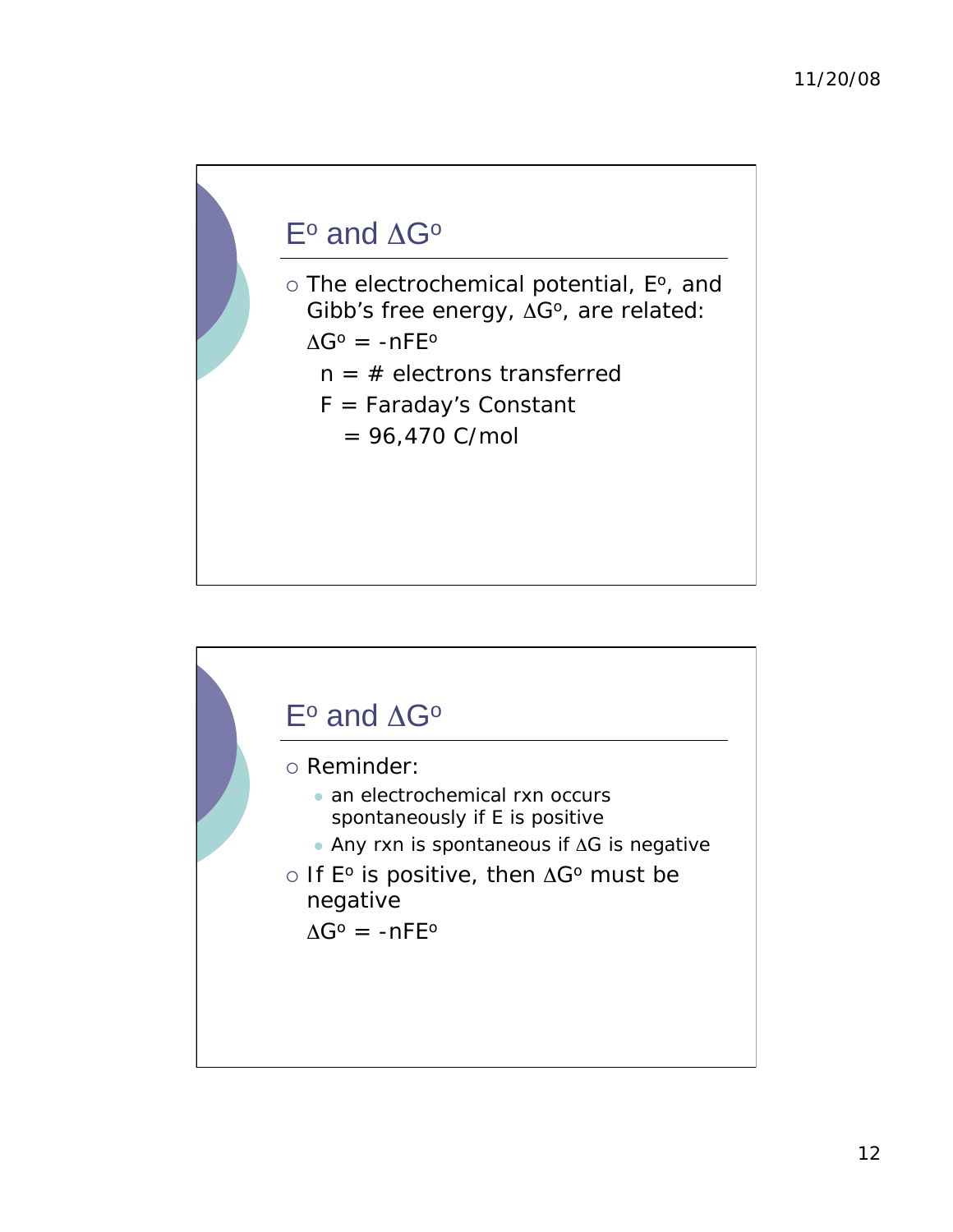# $E^{\circ}$  and  $\Delta G^{\circ}$

Example: Find  $\Delta G^{\circ}$  for the reaction  $Mg(s) + 2 Ag^{+}(aq) \rightarrow Mg^{2+}(aq) + 2 Ag(s)$  $E^{\circ} = 3.16$  V 2 e-'s are transferred in the process  $\Delta G^{\circ}$  = -(2)(96500 C/mol)(3.16 J/C)  $= -609.9$  kJ/mol

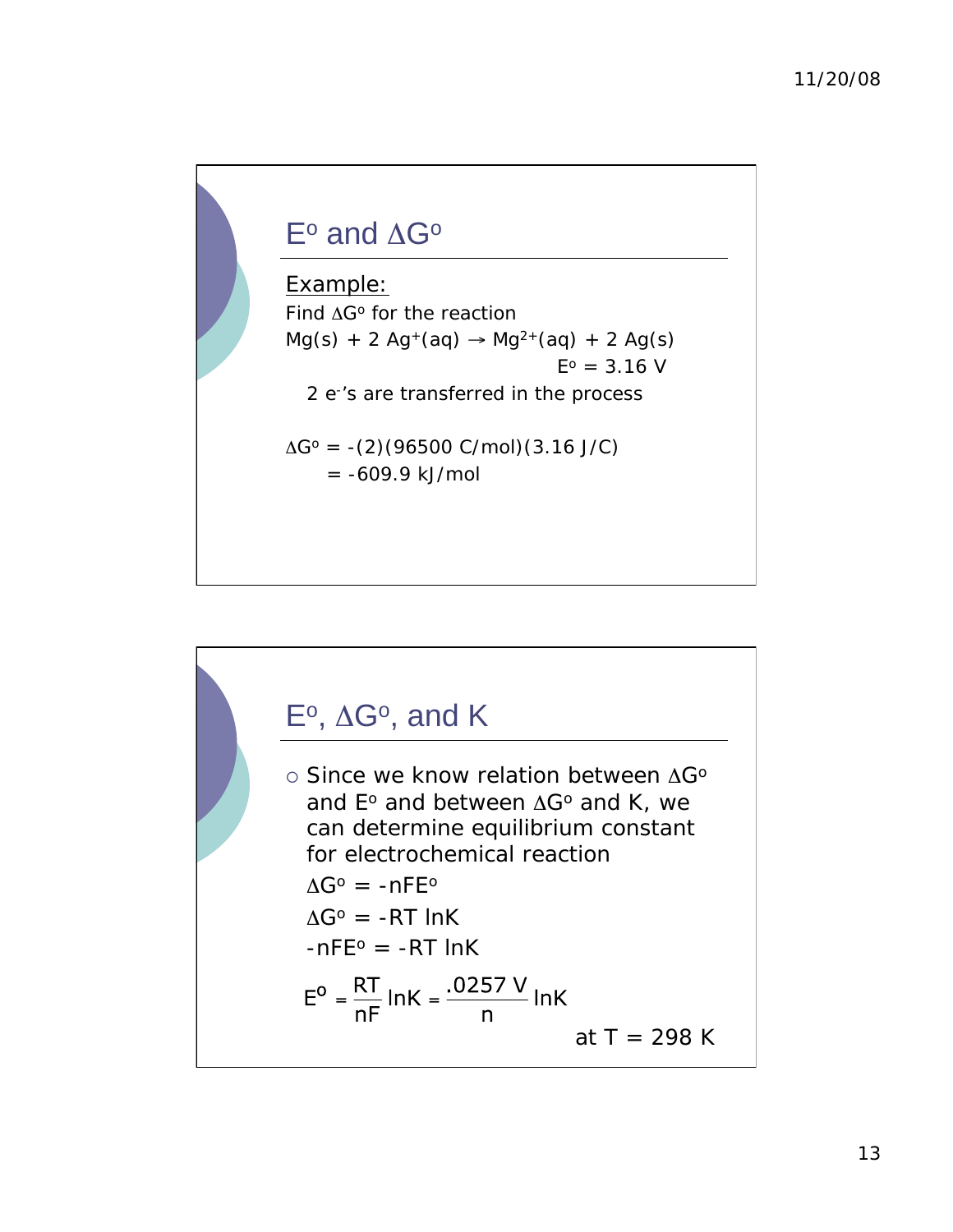

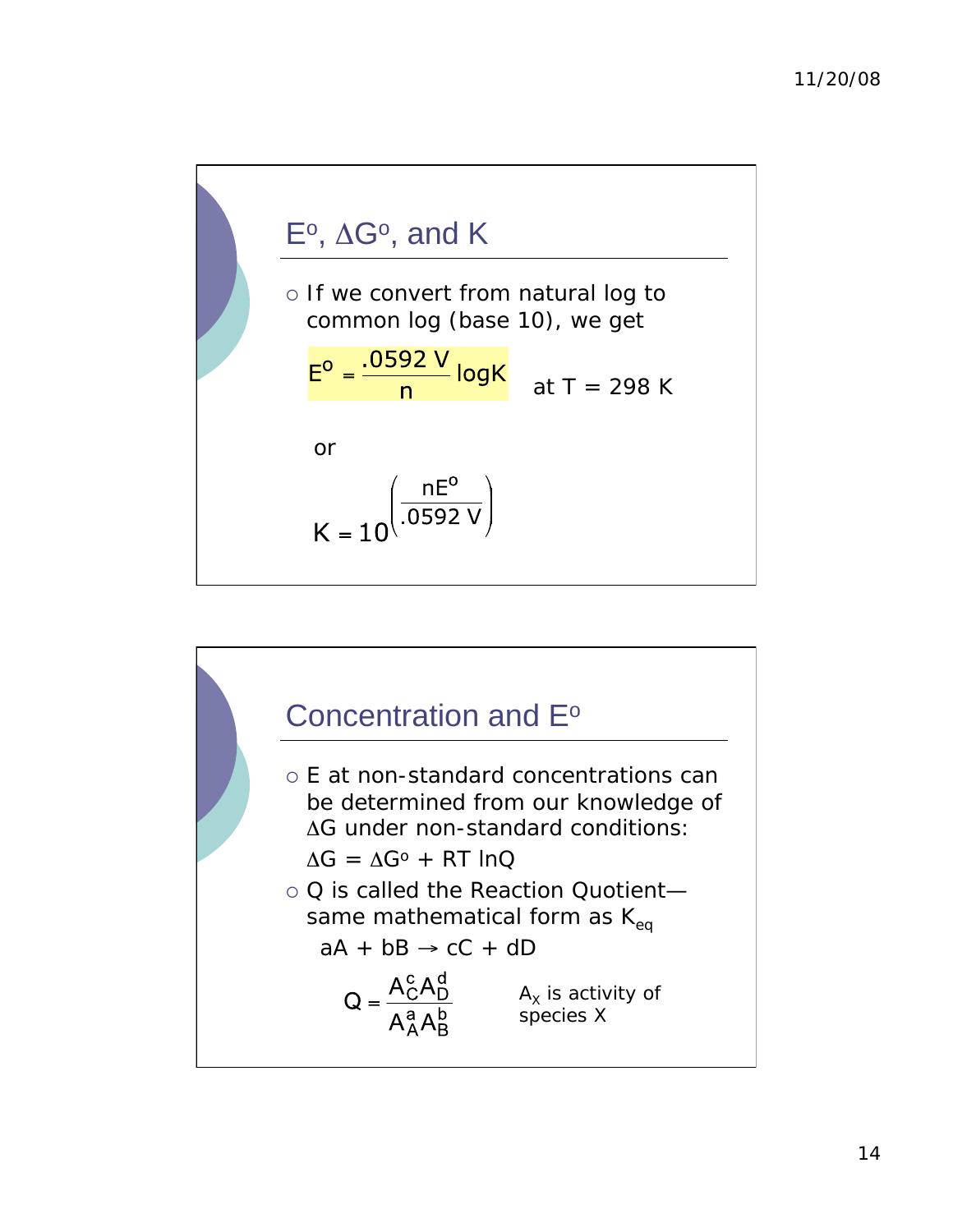

 $AG = AG^{\circ} + RT \ln Q$ Substituting  $\Delta G = -nFE$  gives:  $-nFE<sub>cell</sub> = -nFE<sub>cell</sub> + RT InQ$  Divide by –nF:  $E_{cell} = E_{cell} - RT/nF$  InQ  $E_{cell} = E_{cell}^{0} - \frac{.0592}{n} logQ$ Nernst Equation

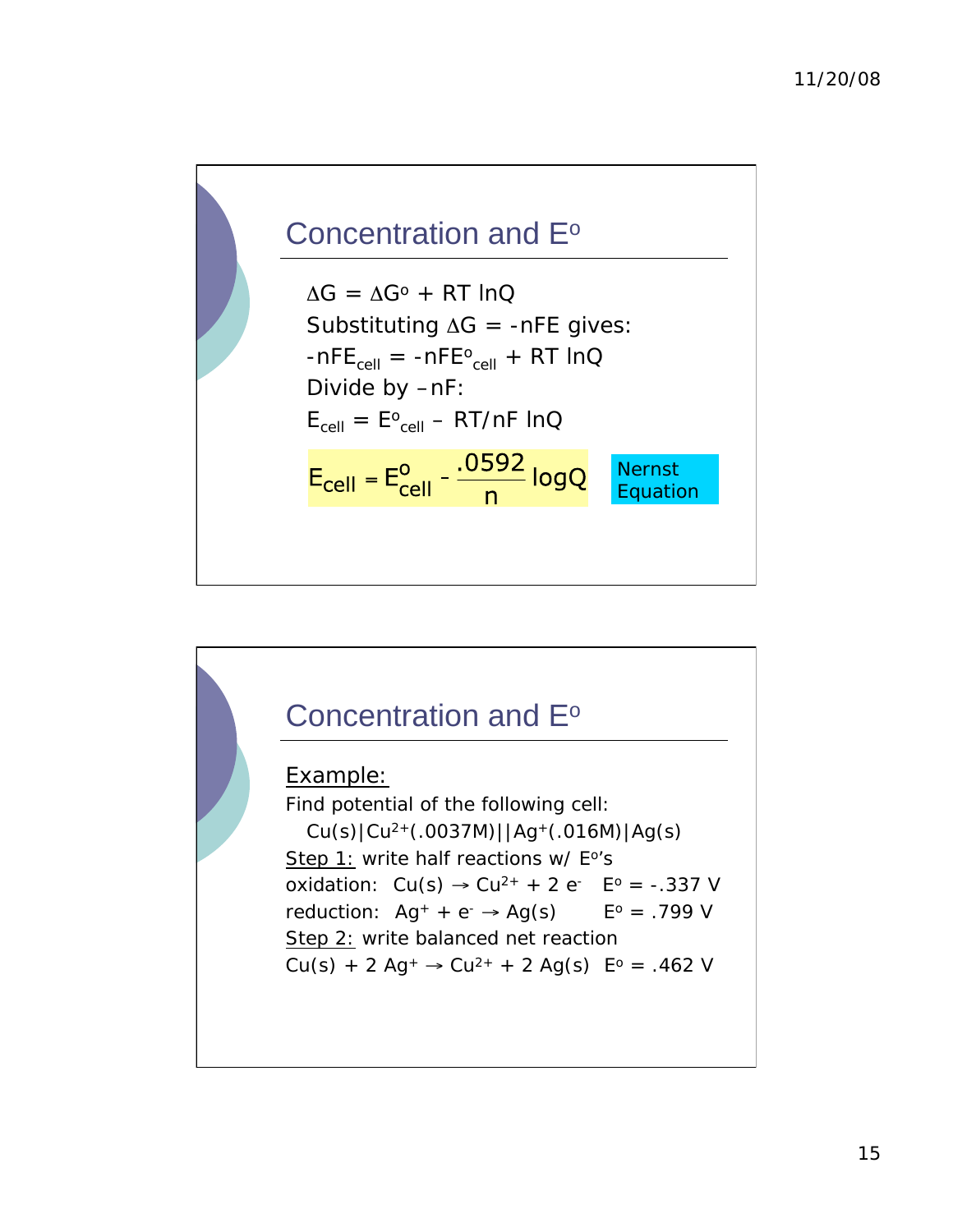

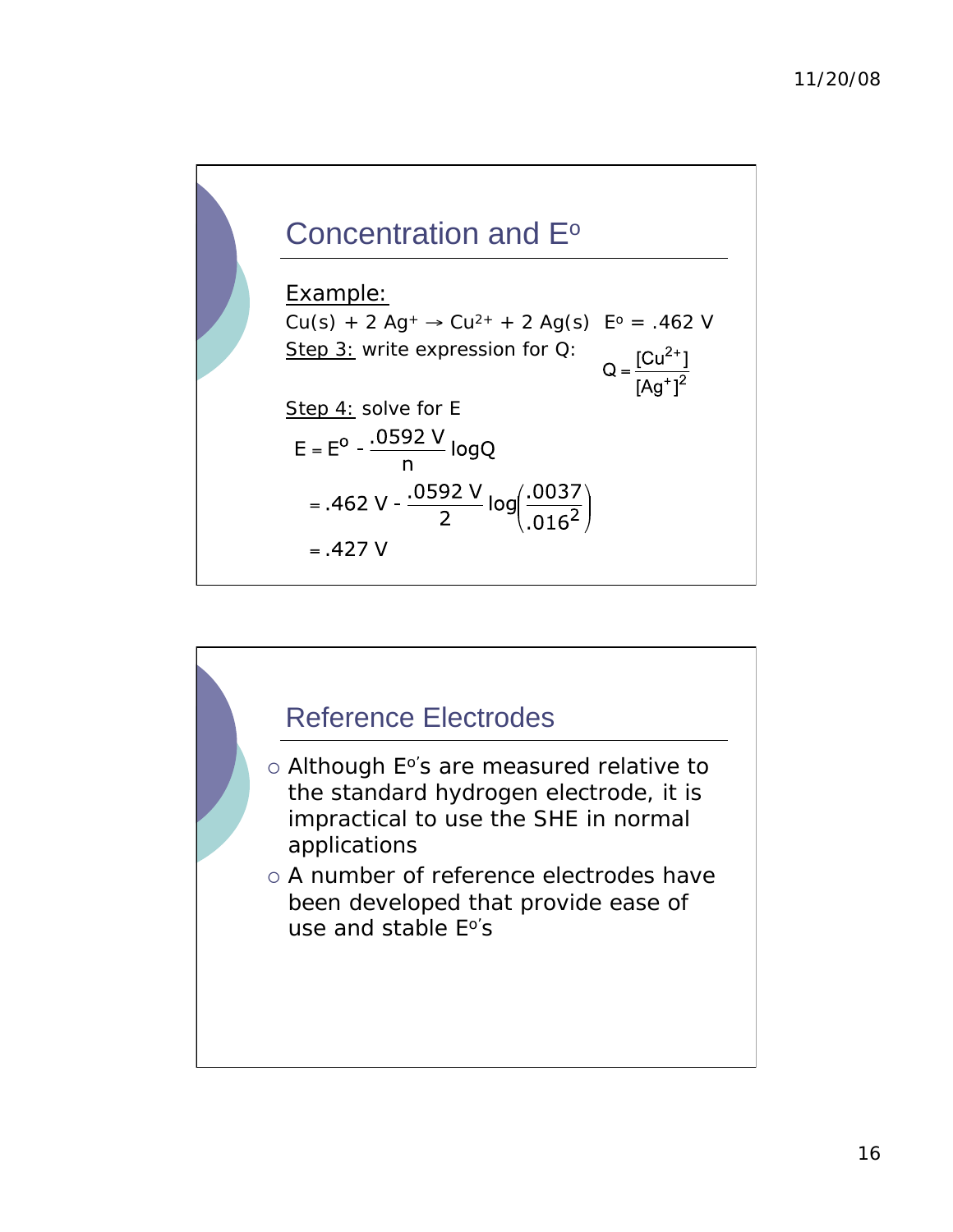

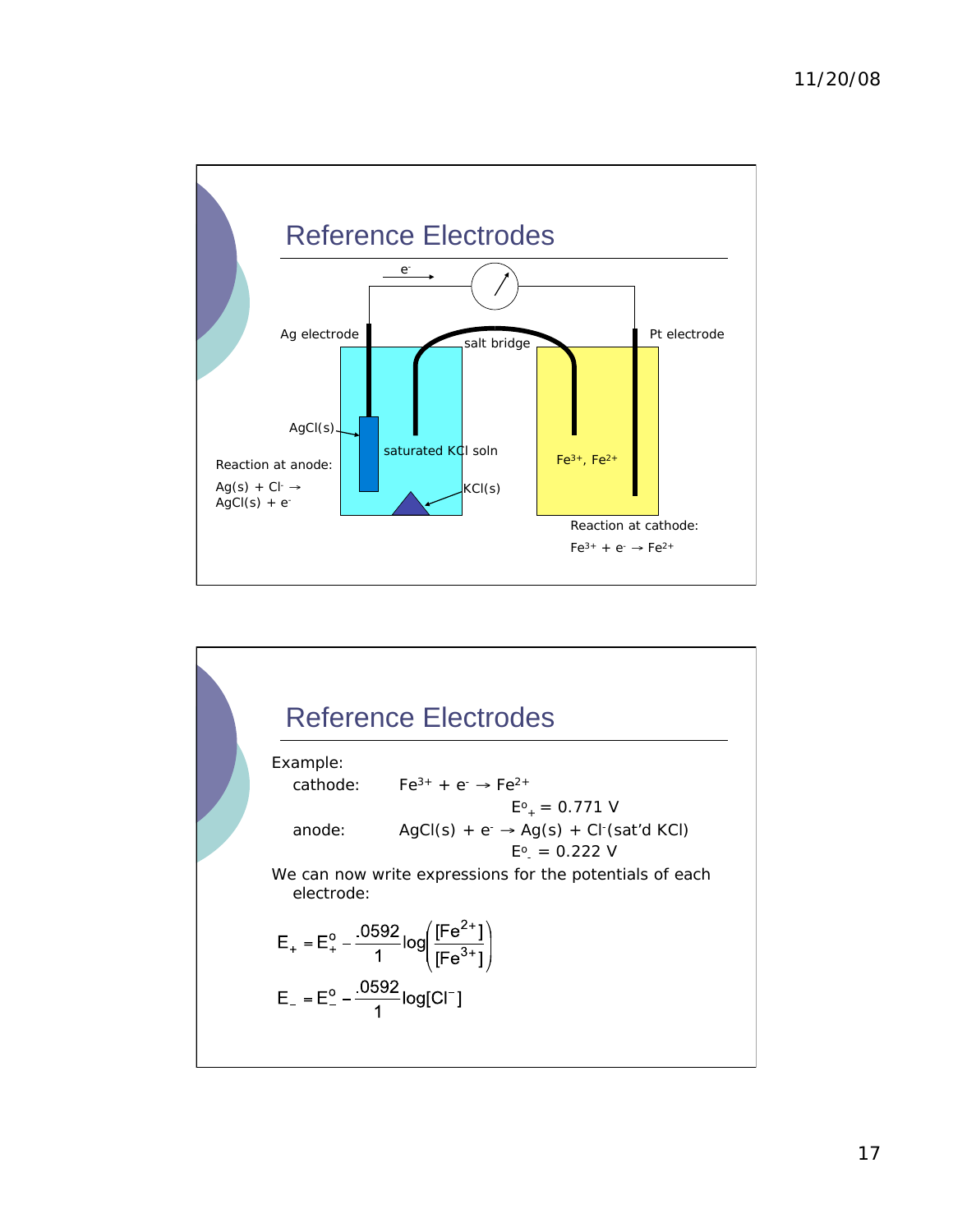## Reference Electrodes

Example:

cathode:  $Fe^{3+} + e^- \rightarrow Fe^{2+}$ 



The potential for the cell is:

$$
\mathsf{E}_{\text{cell}} = \mathsf{E}_{+} - \mathsf{E}
$$

$$
= .771 - .0592 \log \left( \frac{[Fe^{2+}] }{[Fe^{3+}] } \right) - \left\{ 222 - .0592 \log [Cl^-] \right\}
$$

However, because the anode is saturated with KCl, [Cl-] is constant, so the cell potential depends only on the concentrations of  $[Fe^{3+}]$  and  $[Fe^{2+}]$ 

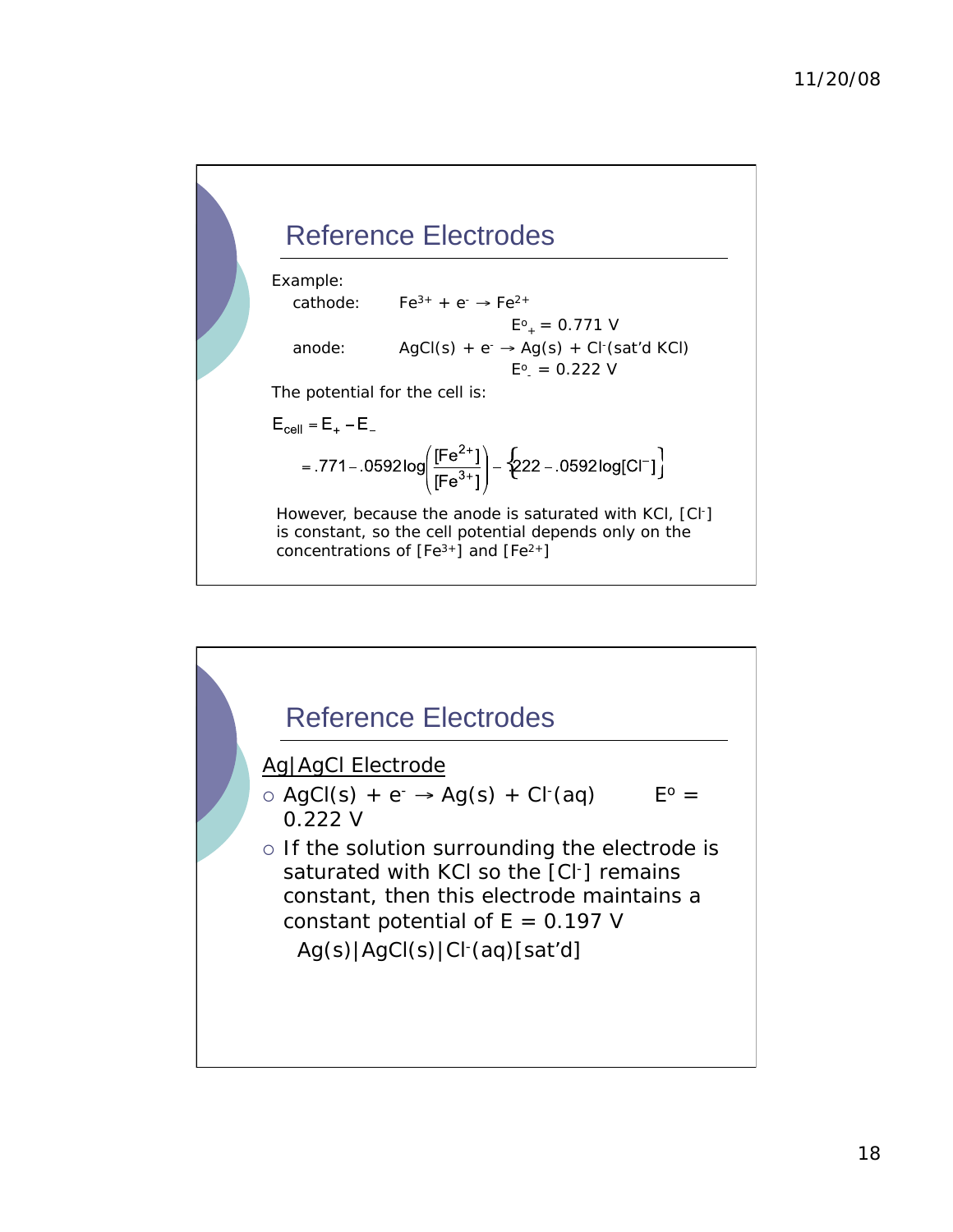

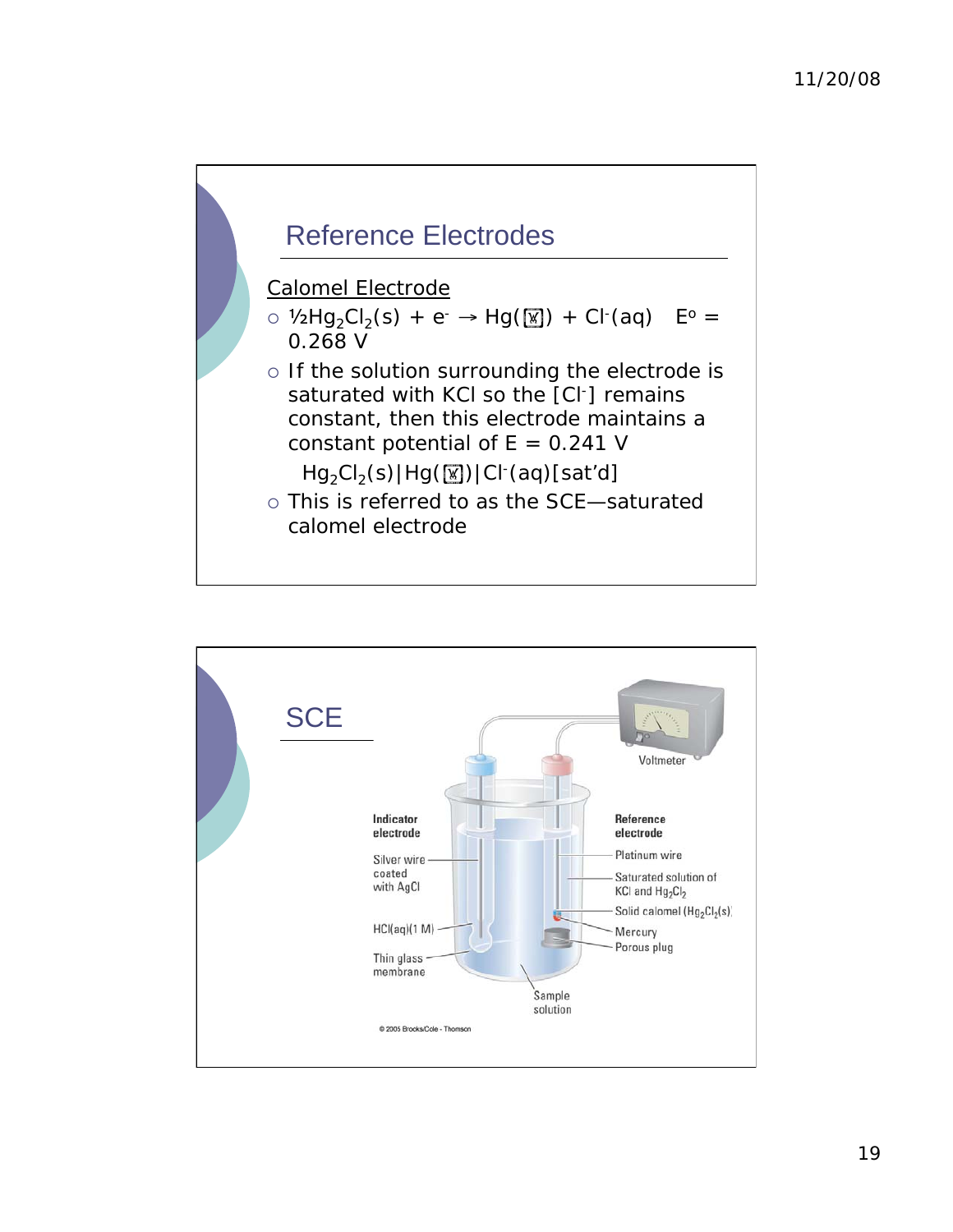

- Anytime electrolyte solution with different concentrations are in contact, a junction potential is formed
- The gradient in concentrations induces movement from higher concentration side of contact region to lower concentration side
- o Differing mobilities of ions create regions in the solution where charge builds up

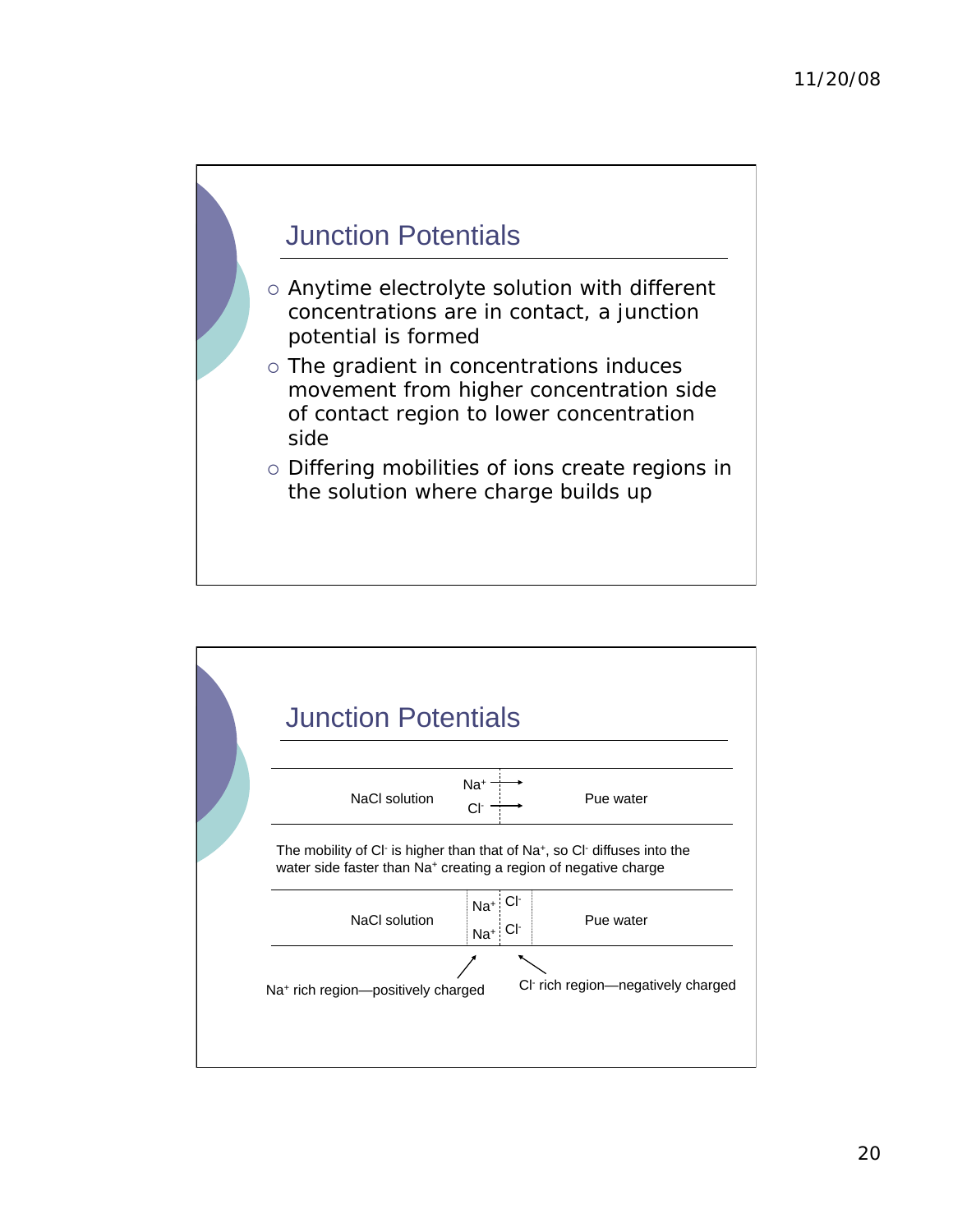### Junction Potentials

- o The negatively charged, CI- rich region inhibits further movement of CI- and enhances movement of Na+ to the right
- The resulting separation of charge creates an electrical potential that contributes to the potential measured for a galvanic cell
- $\circ$  Junction potentials are on the order of mV, but depending on  $E_{cell}$ , may introduce significant error in the analysis of an analyte

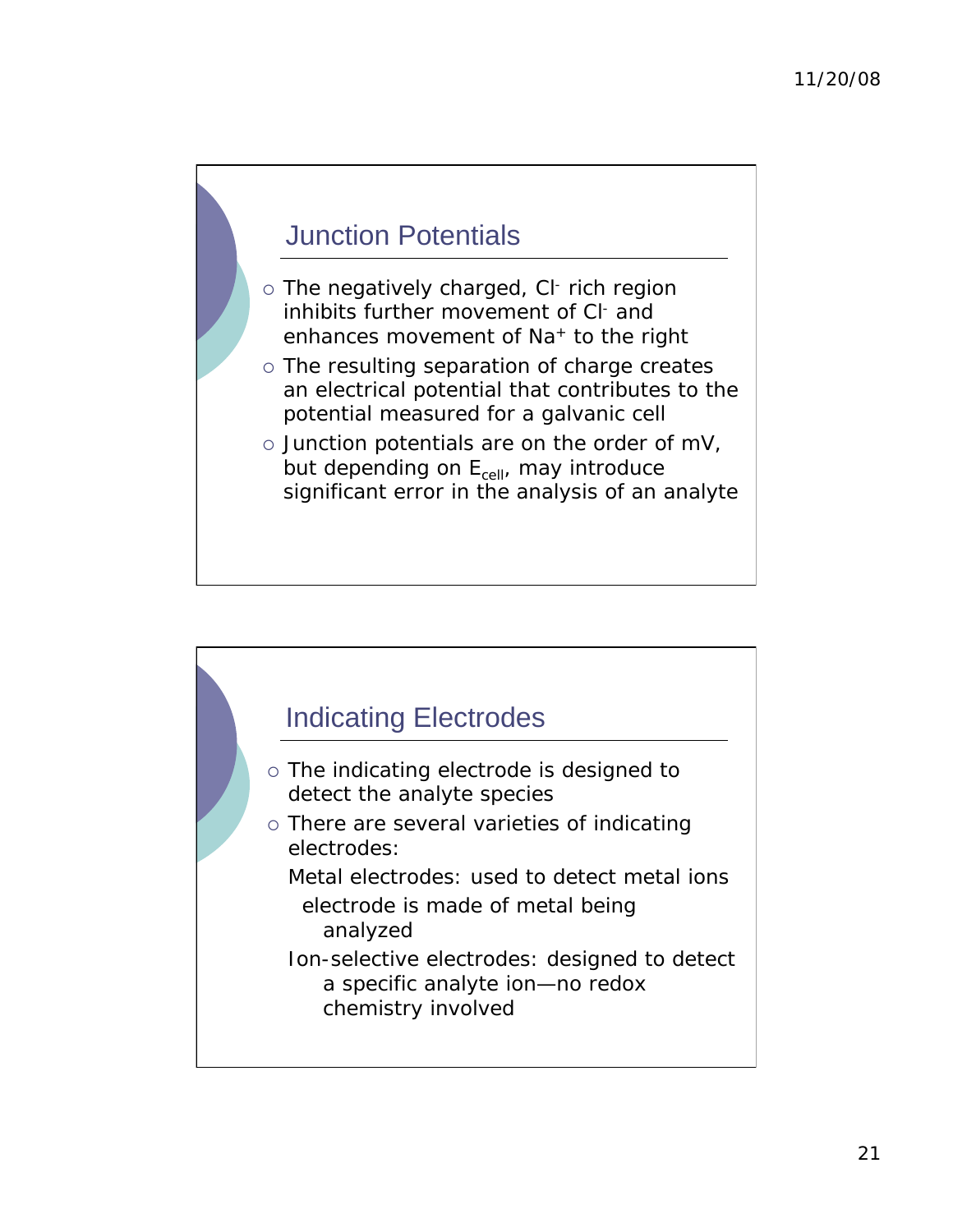

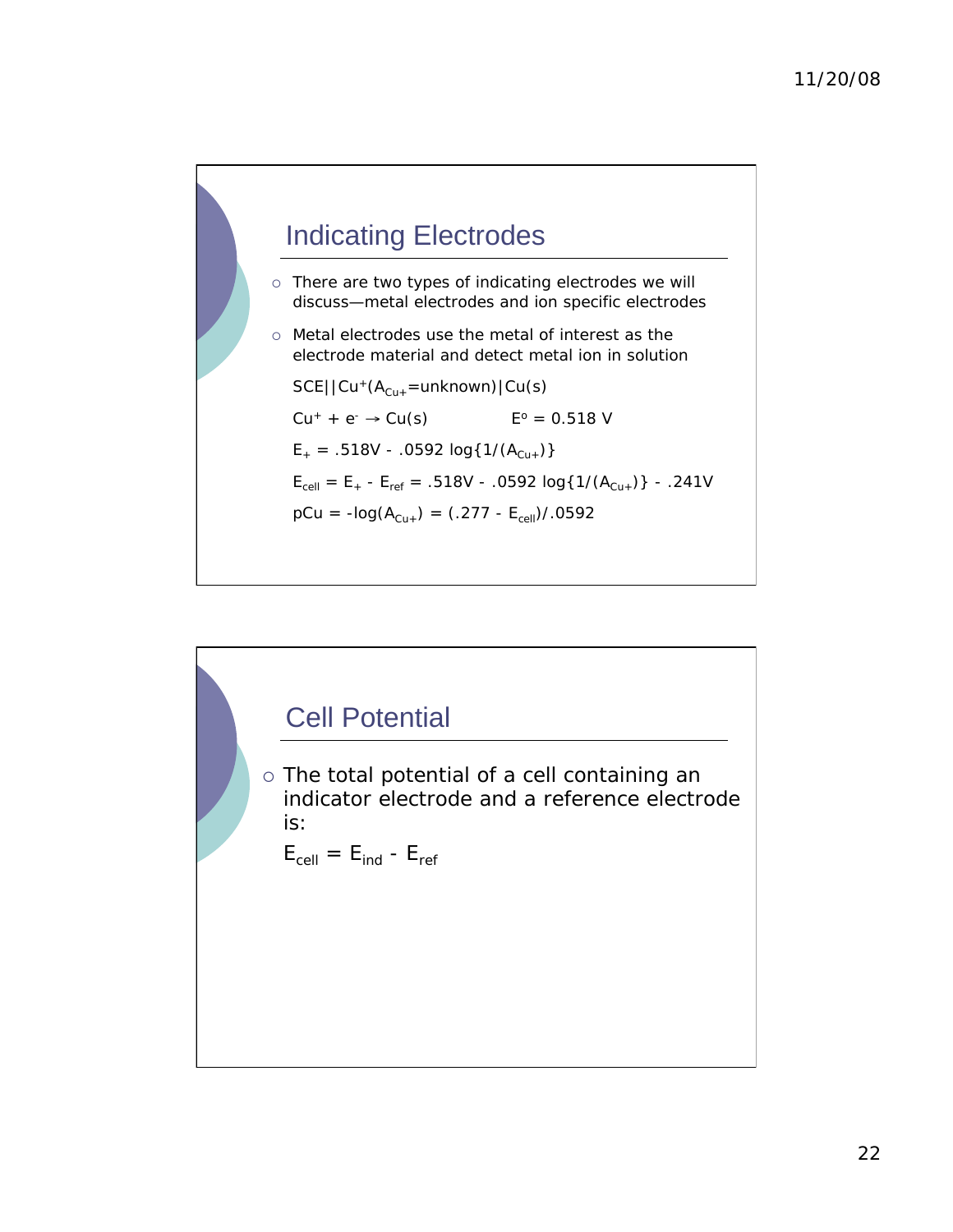

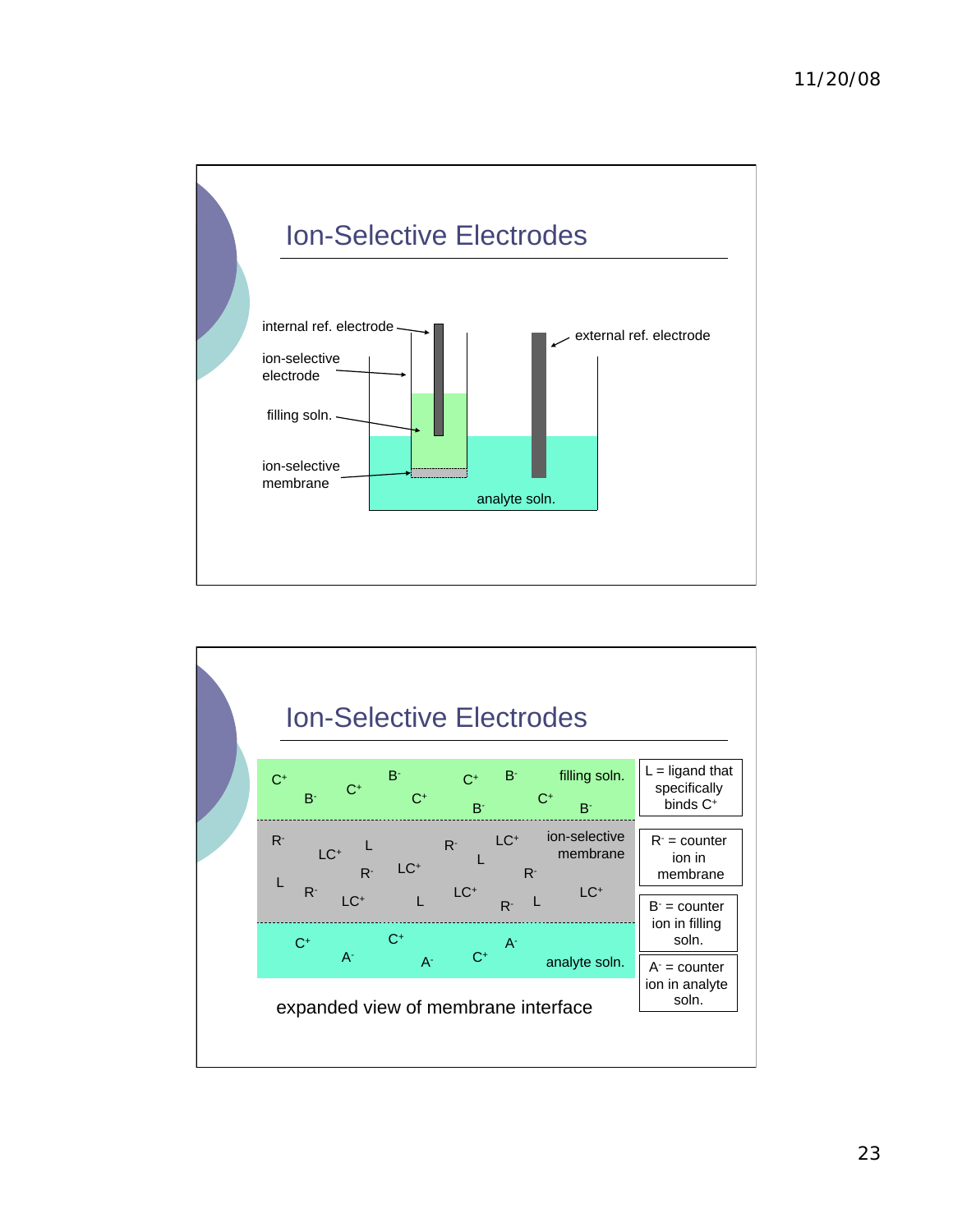

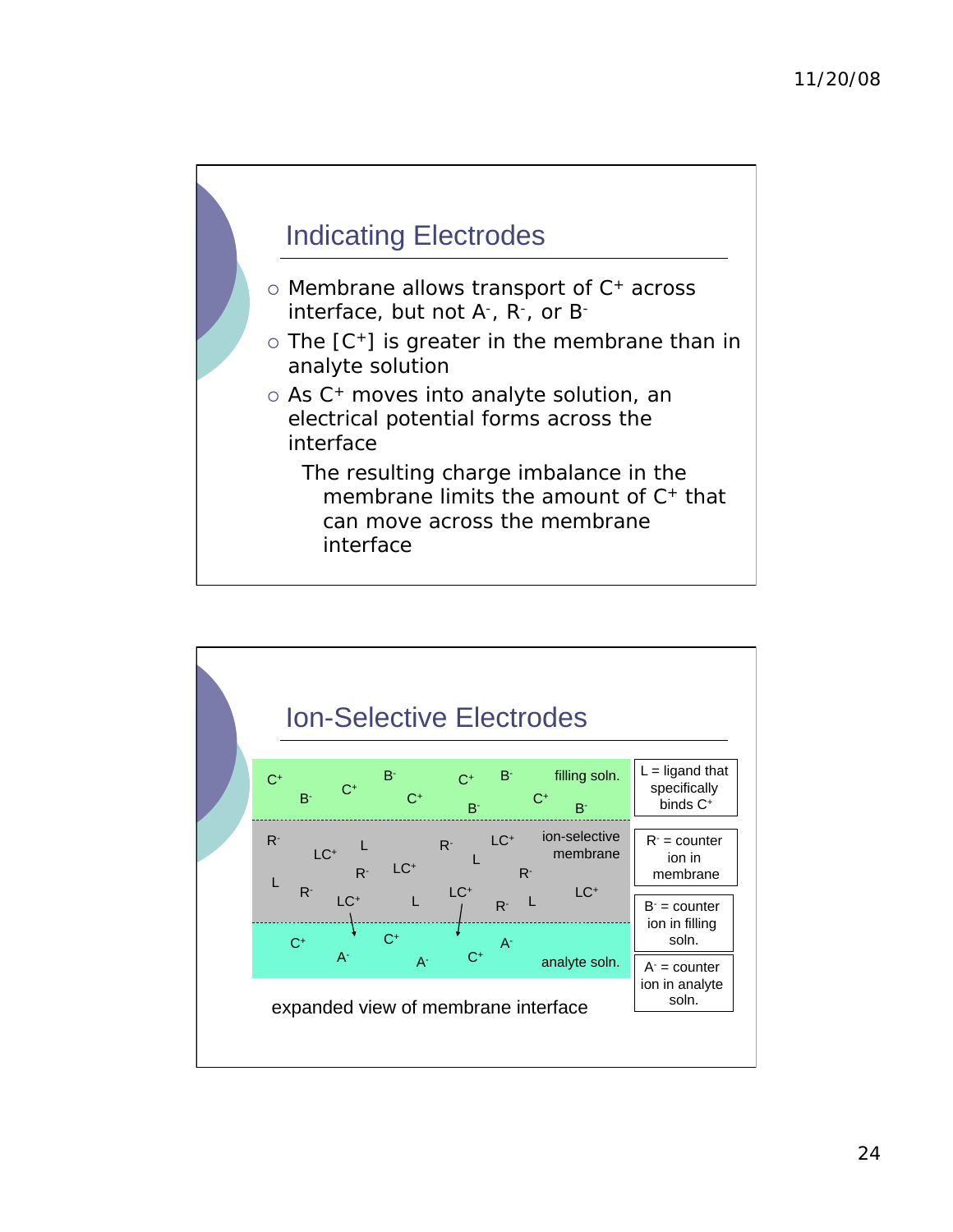